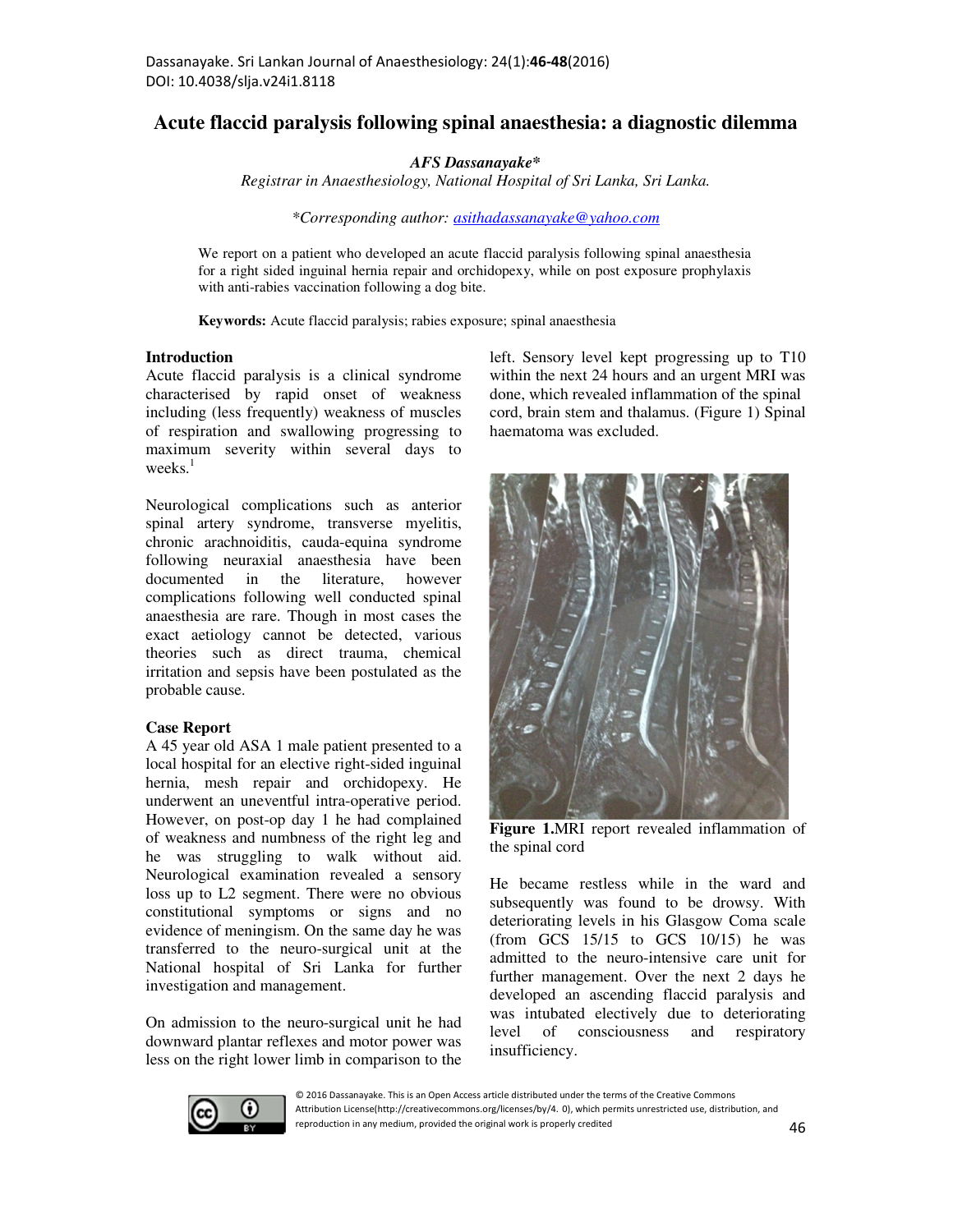Diagnostic lumbar puncture was done which aspirated clear CSF and examination was normal. CSF culture did not grow any bacteria. Nerve conduction studies revealed motor conduction abnormality probably due to the involvement of the anterior horn cells or root by the same disease process of myelitis. Haematological and biochemical investigations were normal except for an elevated white cell count. PCR and Mantoux test for tuberculosis was negative.

A tracheostomy was performed early to facilitate weaning and removal of secretions. He continued to deteriorate within the next five days despite ventilatory and inotropic support. Antibiotics were commenced empirically. He was treated with intravenous cefuroxime 750mg 8 hourly along with intravenous acyclovir 500mg 8 hourly during his ICU stay.

A vaccination record was produced by his relative seven days later whereby he was scheduled to receive his fourth and final dose of the anti-rabies vaccine while in ICU, following an unprovoked dog bite by a stray dog 20 days back. This information had not been conveyed to the anaesthetist at the local hospital prior to surgery neither by the patient or his family members. Antibody assay for rabies was positive.

Despite maximum support in ICU he succumbed after 15 days following bulbar and probably respiratory muscle paralysis secondary to what we believe was paralytic rabies.

Post-mortem findings revealed a congested dura with dilated blood vessels and lymphocyte aggregation in peripheral regions of the spinal cord and perivascular cuffing which was in favour of a viral infection. Except for endocardial fibrosis and coronary artery occlusion (confirming an old myocardial infarction) the rest of the organs were unremarkable. Virology studies on the brain confirmed the diagnosis as Rabies.

## **Discussion**

Rabies is a viral infection affecting the peripheral and central nervous system causing encephalitis or meningo-encephalitis and almost inevitable death.<sup>1</sup>This fatal disease remains a serious health problem especially in the developing countries.

Surgical intervention in a patient on anti-rabies vaccine is a dilemma as it may cause a reduction in the efficacy of the vaccine through an immunosuppressive effect due to anaesthesia and surgery. This important aspect of history was not known in this patient when he presented for surgery.

The initial presentation of rabies can be diverse and a history of animal contact is rarely obtained. However, rabies should be considered in any patient with rapidly progressing encephalitis.<sup>2</sup>

The clinical presentation of this zoonotic disease is often reported categorically as either encephalitic (furious) or paralytic (dumb), the latter which describes impairment of the spinal cord and peripheral nerve functions. Paralytic rabies is characterised by delayed viral neuro invasion and a more intense inflammation than furious rabies.<sup>2</sup>

Incubation period for rabies is the most variable of all acute CNS infections.<sup>3</sup>This patient probably presented during the prodromal phase as in paralytic rabies. The local manifestations are the earliest symptoms which perhaps were neglected by the patient. Hallmark of paralytic rabies is an ascending paralysis<sup>4</sup> and this was evident in our patient.

There are very few reports on the safety and anaesthesia and surgery in a patient receiving anti-rabies vaccination. The key issues of importance are the possible reduction in the efficacy of the vaccine and the possible need to avoid local anaesthetic for post-operative analgesia to assist in the early detection of any neurological deficits.<sup>5</sup>

Apart from a number of reasons contributing to post-exposure prophylaxis failure, ketamine anaesthesia has been mentioned as an additional risk factor for treatment failure.<sup>5</sup>

The main concern in this patient was the probability of reduction in the efficacy of the vaccine due to immunosuppressive effect of anaesthesia and surgery.

Short et al conducted a postal survey regarding anaesthesia and immunization and they recommended that elective surgery and anaesthesia should be postponed for one week after inactive vaccination and for 3 weeks after a